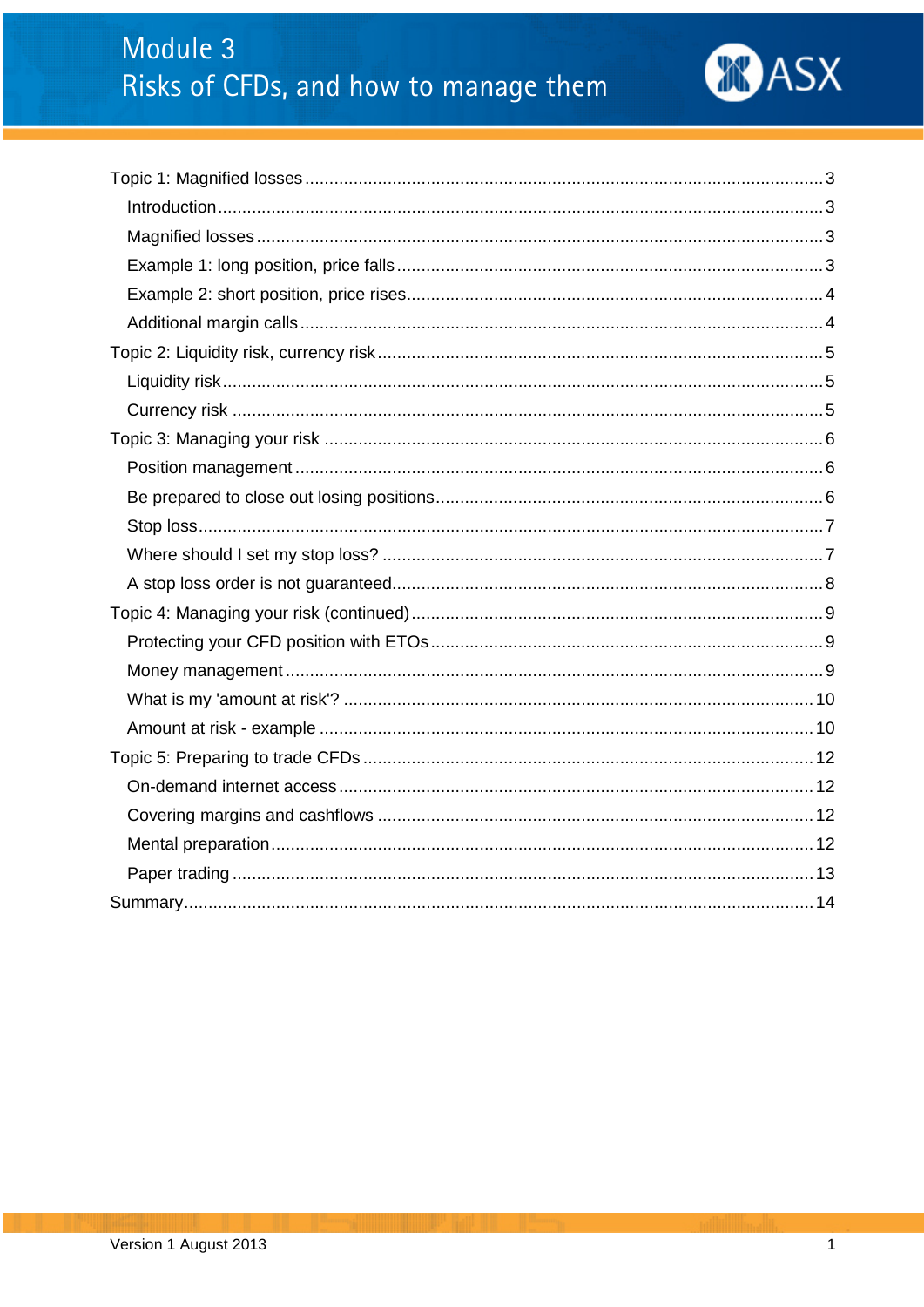

Information provided is for educational purposes and does not constitute financial product advice. You should obtain independent advice from an Australian financial services licensee before making any financial decisions. Although ASX Limited ABN 98 008 624 691 and its related bodies corporate ("ASX") has made every effort to ensure the accuracy of the information as at the date of publication, ASX does not give any warranty or representation as to the accuracy, reliability or completeness of the information. To the extent permitted by law, ASX and its employees, officers and contractors shall not be liable for any loss or damage arising in any way (including by way of negligence) from or in connection with any information provided or omitted or from any one acting or refraining to act in reliance on this information.

#### **© Copyright 2013 ASX Limited ABN 98 008 624 691. All rights reserved 2013.**

All Ordinaries®, All Ords®, AllOrds®, ASX®, ASX100®, CHESS® are registered trademarks of ASX Operations Pty Limited ABN 42 004 523 782 ("ASXO").

ASX20™, ASX50™, ASX200™, ASX300™ are trade marks of ASXO.

S&P<sup>™</sup> is a trademark of Standard and Poor's, a division of The McGraw-Hill Companies Inc.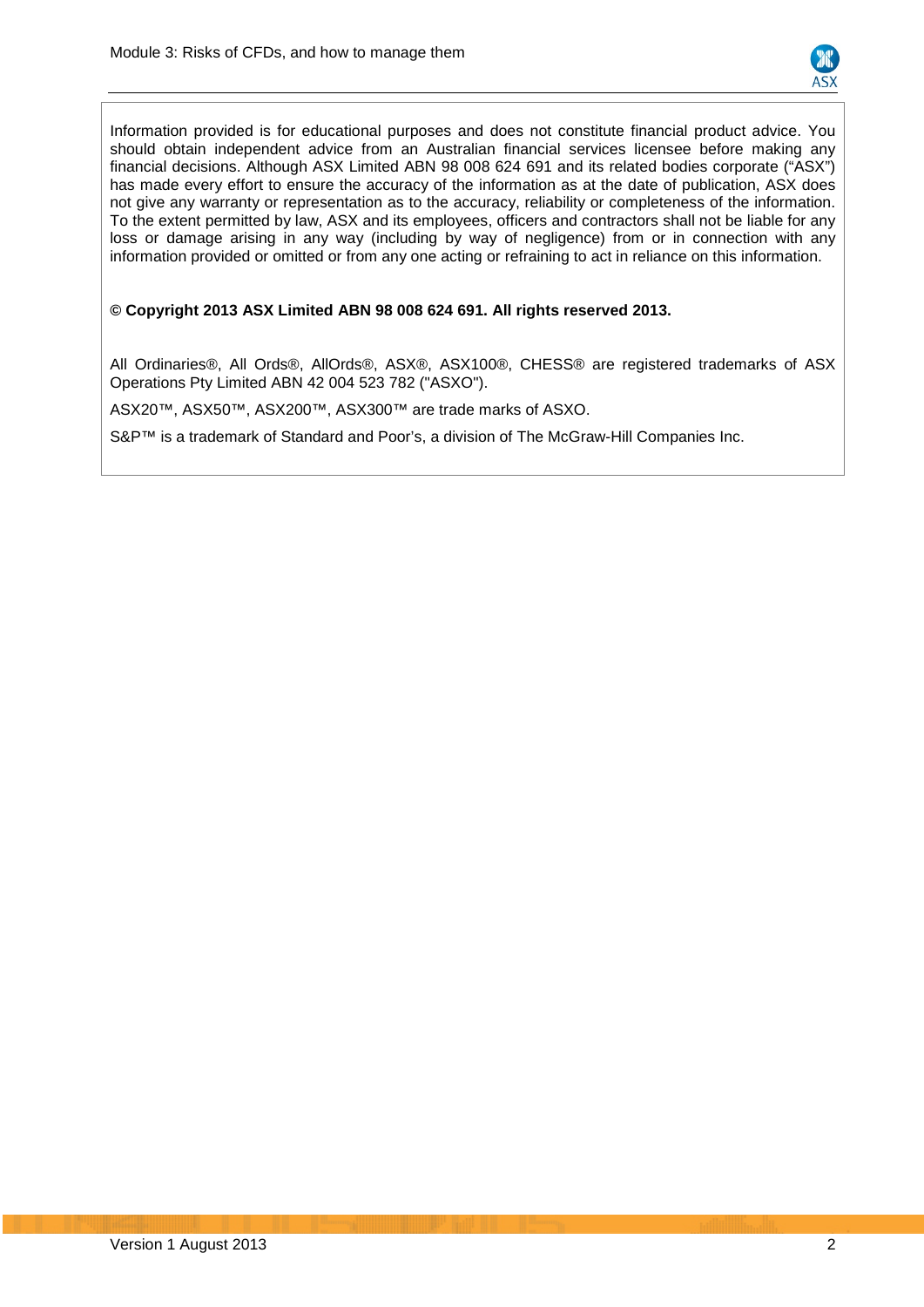

# <span id="page-2-0"></span>**Topic 1: Magnified losses**

# <span id="page-2-1"></span>**Introduction**

CFDs are a high risk investment, and only suit certain types of investors.

The risks of trading CFDs include:

- the risk of magnified losses
- the risk of being required to put in additional funds
- the risk you are unable to trade out of your position at a price you are happy with
- the risk that exchange rates move against you - relevant to DJIA CFDs.

In this module we will look at each of these risks, and discuss ways you can manage them.

# <span id="page-2-2"></span>**Magnified losses**

CFDs are leveraged instruments.

When you enter a CFD position, you lodge an initial margin that is a fraction of the value of the underlying asset. However you are fully exposed to price movements in the underlying asset. In percentage terms, your gains and losses are magnified.

If the price moves in your favour, your returns from a CFD are usually much greater than the movement in the price of the underlying asset (in percentage terms).

If the price of the underlying moves in the wrong direction, your losses will be much greaer too.

# <span id="page-2-3"></span>**Example 1: long position, price falls**

XYZ shares are trading at \$10.00. The initial margin for XYZ CFDs is 8%.

You have a view that the XYZ share price will rise.

You buy 10,000 XYZ CFDs. Your initial margin is \$8,000.

The XYZ share price falls sharply to \$8.00. You close out your position.





|                       |                                        | <b>Shares</b> | <b>CFDs</b> |
|-----------------------|----------------------------------------|---------------|-------------|
|                       | No. purchased                          | 10,000        | 10,000      |
| <b>Open position</b>  | Opening price                          | \$10.00       | \$10.00     |
|                       | Position value                         | \$100,000     | \$100,000   |
|                       | Initial outlay                         | \$10,000      | \$8,000     |
| <b>Close position</b> | Closing price                          | \$8.00        | \$8.00      |
|                       | Position value                         | \$80,000      | \$80,000    |
|                       | Profit/loss                            | $-$20,000$    | $-$20,000$  |
|                       | Percentage return on<br>initial outlay | $-20%$        | $-250%$     |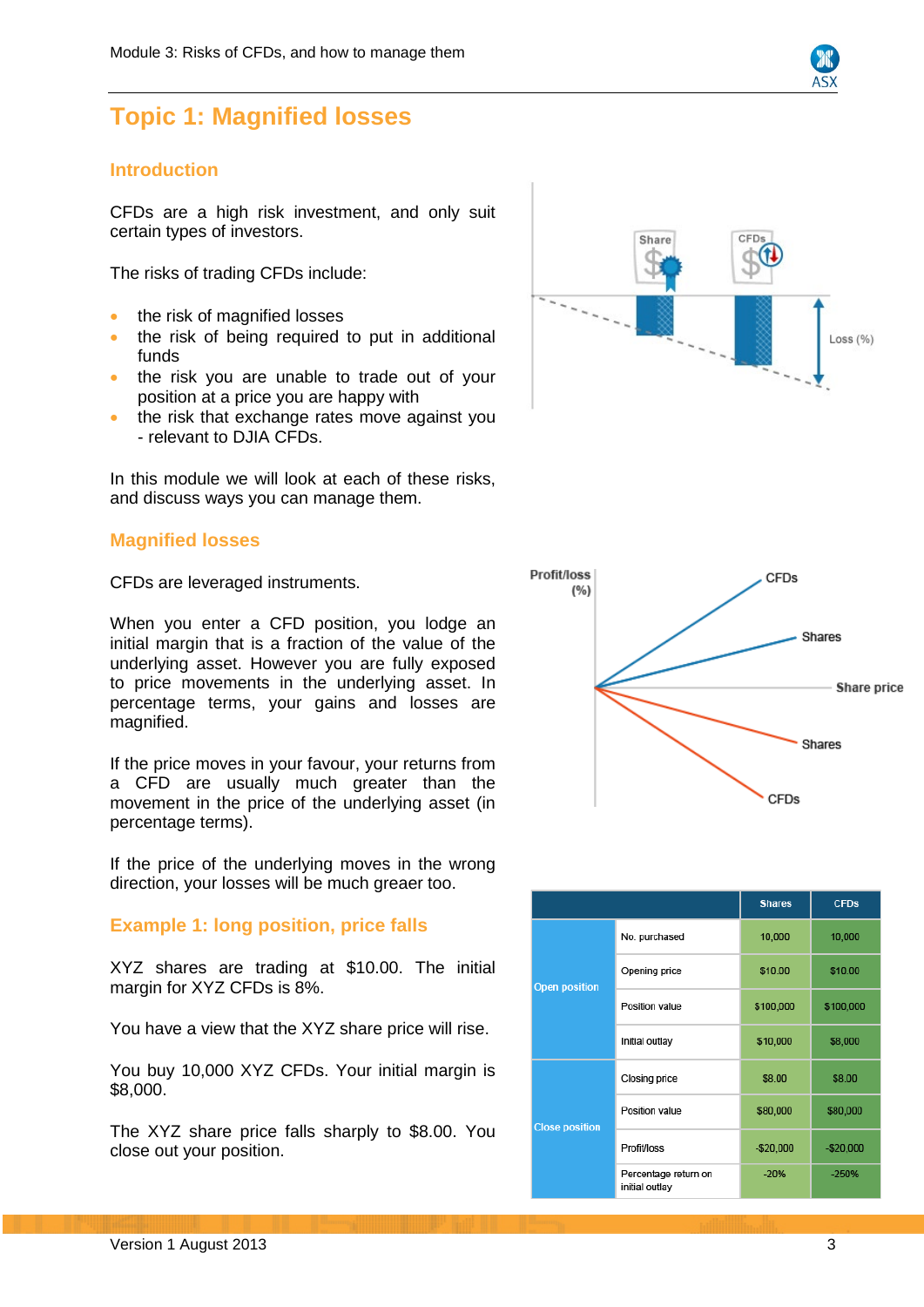

The table opposite compares the return from your CFD position with the movement in the XYZ share price.

While the share price has fallen 20%, the return on your initial outlay to open the CFD position is a loss of 250%.

*Note: the returns in this example do not take into account your daily cashflows or brokerage.*

# <span id="page-3-0"></span>**Example 2: short position, price rises**

The S&P/ASX 200 index is at 4000 points. The initial margin for S&P/ASX 200 CFDs is \$255.

You think the index is likely to fall, and take a short position, selling 50 S&P/ASX 200 CFDs.

After three weeks, the index has risen to 4,400 points. You close out your position.

The table opposite compares the return from your CFD position with the movement in the index.

While the index has risen 10%, the return on your initial outlay to open the CFD position is a loss of 157%.

*Note: the returns in this example do not take into account your daily cashflows or brokerage.*

## <span id="page-3-1"></span>**Additional margin calls**

On opening a CFD position, you pay an initial margin.

Each day your position is marked to market, and a variation margin will be called if the price of the underlying asset has moved unfavourably. You must have cash available to pay this margin, otherwise your broker will close your position out.

If there is a large move against you, the variation margins you will be called for may be much more than the initial margin you paid. In the case of short positions, you are exposed to the risk of potentially unlimited losses if there is a significant rise in the price of the underlying asset. (In the case of long positions, your potential loss is limited by the fact that the value of the underlying asset cannot fall below zero.)

|                       |                     | <b>Index</b> | <b>CFDs</b> |
|-----------------------|---------------------|--------------|-------------|
|                       | No. sold            |              | 50          |
| <b>Open position</b>  | Opening level/price | 4,000 points | \$4,000     |
|                       | Position value      |              | \$200,000   |
|                       | Initial outlay      |              | \$12,750    |
| <b>Close position</b> | Closing level/price | 4,400 points | \$4,400     |
|                       | Position value      |              | \$220,000   |
|                       | Profit/loss         | 400 points   | \$20,000    |
|                       | Percentage return   | 10%          | $-157%$     |



#### Opening trade: Buy 10,000 XYZ CFDs @ \$10.00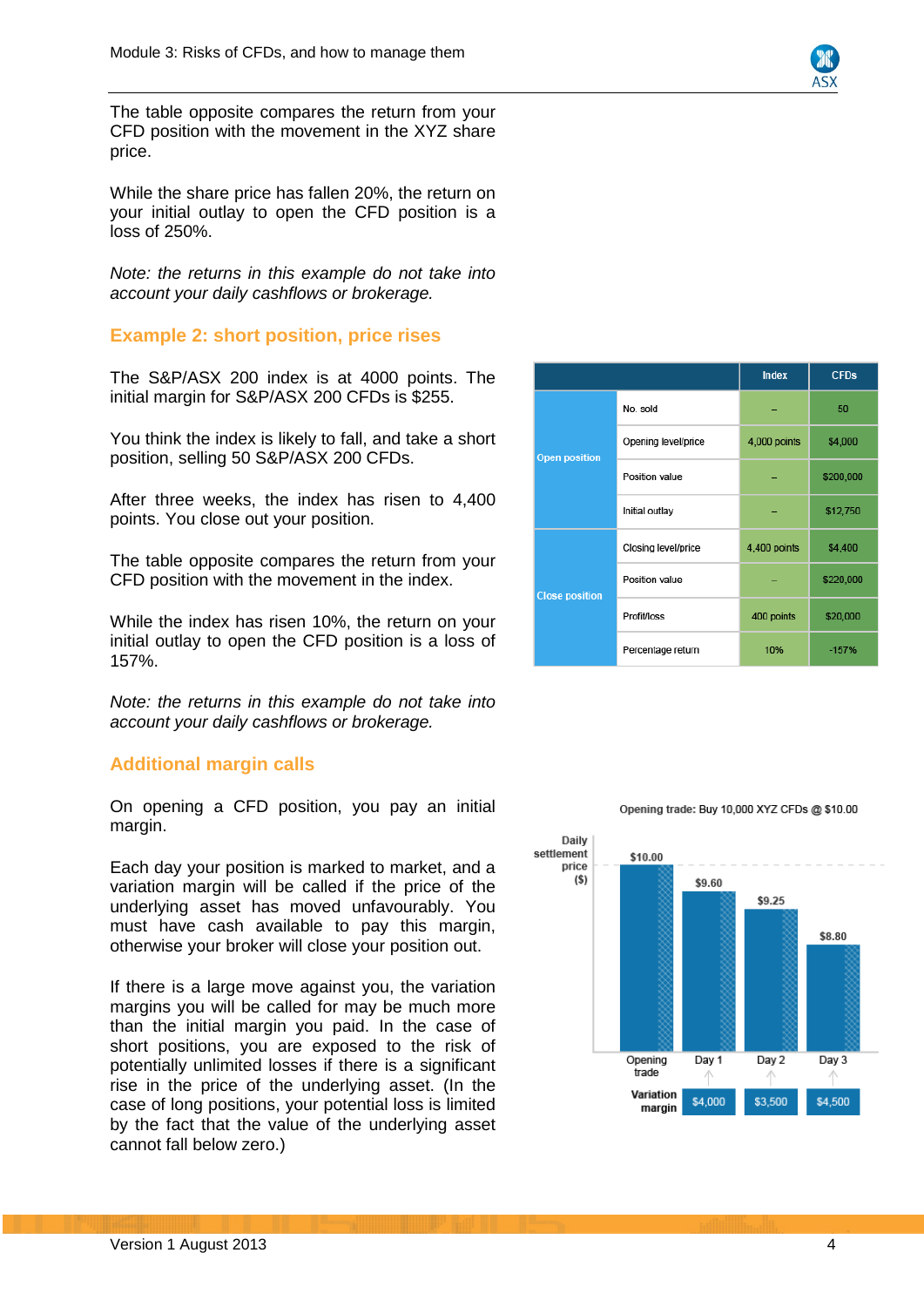# <span id="page-4-0"></span>**Topic 2: Liquidity risk, currency risk**

# <span id="page-4-1"></span>**Liquidity risk**

This is the risk you may not be able to trade out of your position for a price close to the underlying or that you may be unable to trade out of it at all.

There are several measures of liquidity for CFDs, including:

- the number of buyers and sellers
- daily volume
- spread between bid and offer prices, and
- open interest.

In the absence of other buyers and sellers, the quality of market making in providing liquidity is critical.

Designated price makers are given incentives to provide volume and tight spreads. However, there is no guarantee that there will always be suitable quotes in the market to trade against.

Liquidity risk also arises from liquidity risk in the underlying asset, due to the pricing relationship that exists between the two instruments.

Although equity CFDs are based on highly liquid companies, if for any reason the market in the underlying stock becomes illiquid, this will have an effect on the market for that CFD.

## <span id="page-4-2"></span>**Currency risk**

Not all ASX Listed CFDs are denominated in Australian dollars.

CFDs over the Dow Jones Industrial Average (DJIA) are denominated in US dollars. The CFD price is expressed in \$US, and all margins and cashflows are paid in \$US.

Movements in the \$A/\$US exchange rate will affect your profits and losses in \$A terms.

Currency risk will be discussed further in Module 5, when we cover Index CFDs.

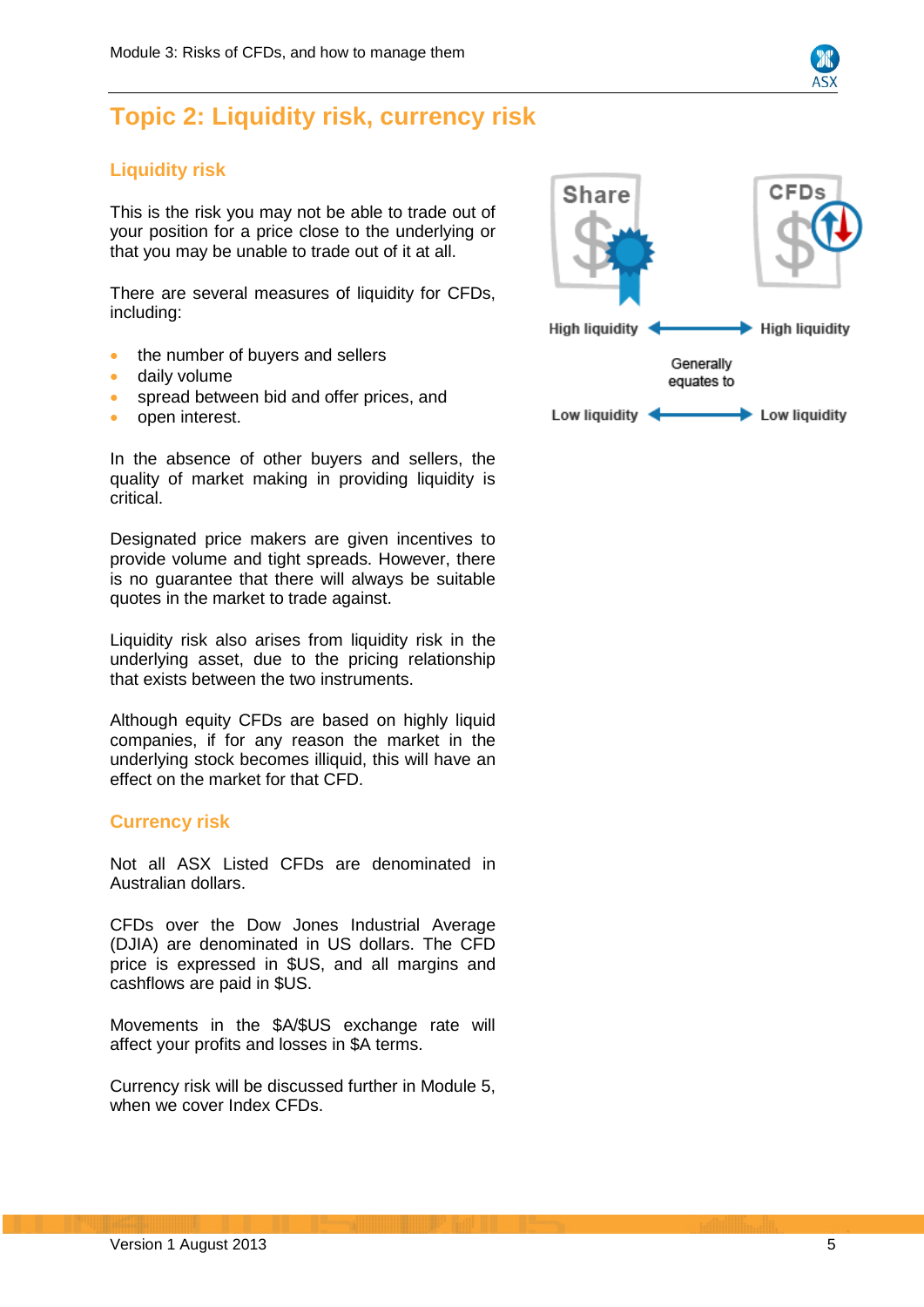# <span id="page-5-0"></span>**Topic 3: Managing your risk**

Given the high risk of CFDs, it is essential that you have a strategy to manage your risk.

One way to approach risk management is to think in terms of:

- position management the way you manage the risk of each position you take, and
- money management how you allocate your funds to your CFD positions.

## <span id="page-5-1"></span>**Position management**

CFDs are not 'set and forget' investments. You must actively manage your positions.

In contrast, many investors in shares take a longterm approach, and are prepared to hold their investment for a long time and ride out short-term volatility.

Because of their high leverage, CFDs are generally not suited to such an approach. Shortterm volatility can result in very heavy losses.

Active management of your CFD positions calls for you to:

- monitor the value of your position frequently (at least daily), and
- be ready to take action to limit your losses.

## <span id="page-5-2"></span>**Be prepared to close out losing positions**

Not every trade you make will be a profitable one. Even highly successful traders have losing trades.

However, successful traders are able to accept that a trade will not be profitable and are prepared to close out losing positions quickly.

At the time you enter the CFD position, it is wise to set a price at which you will exit the trade if the market moves against you.

Exiting your position means you will crystallise a loss. By accepting a smaller loss you avoid risking a larger one by leaving a position in place.



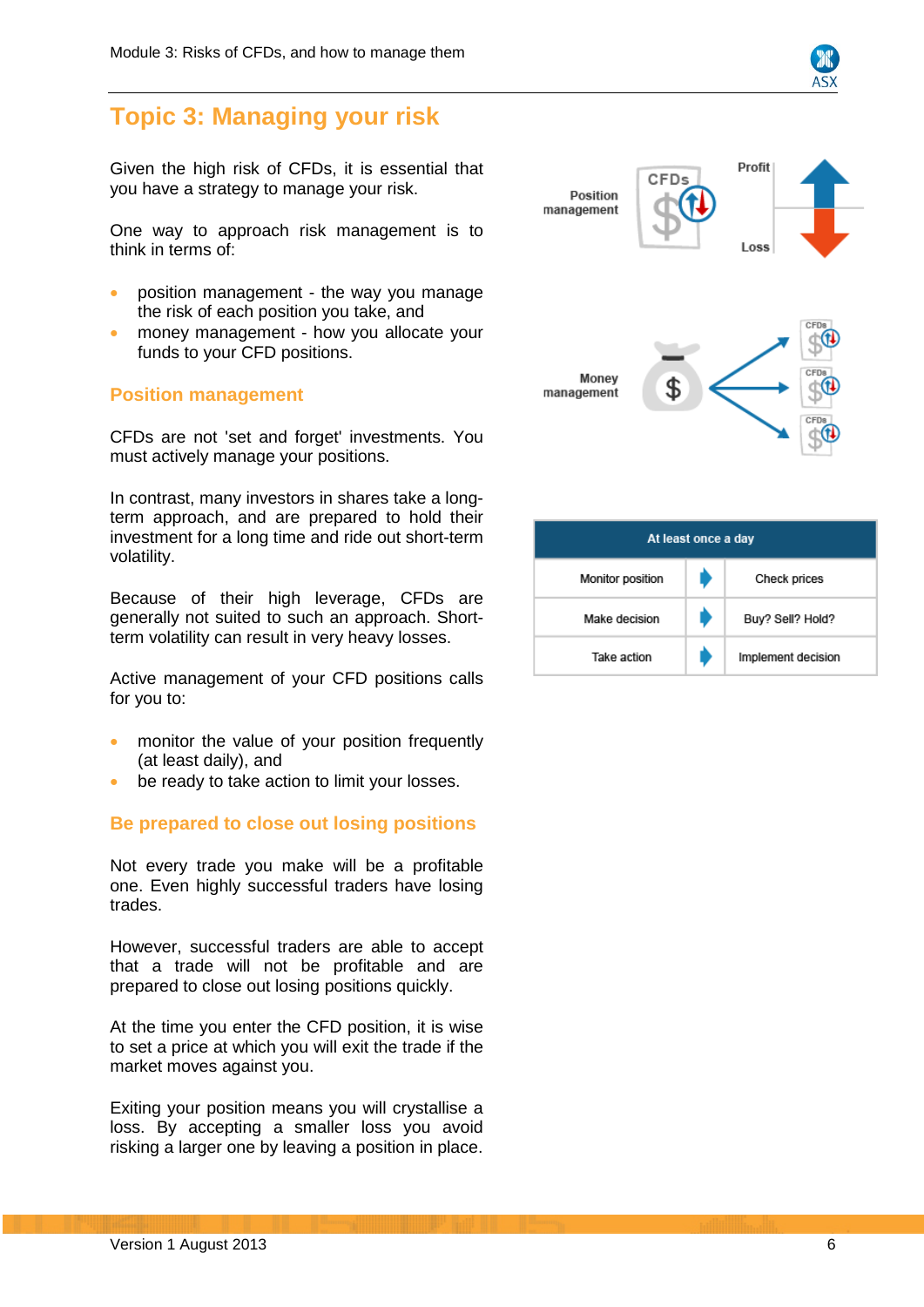Setting exit points and having the discipline to stick to them is an essential part of position management.

#### <span id="page-6-0"></span>**Stop loss**

Brokers can offer conditional order types to make it easier for you to set pre -determined entry or exit points. The most common of these order types is the stop loss.

A stop loss is an order type that allows you to set an exit point for an open position.

The stop loss refers to the price of the underlying shares. When the share price hits your specified price, your broker will seek to close out your CFD position on a best endeavours basis.

If you have a long CFD position, you will set your stop loss below the current share price.

If you have a short CFD position, you will set your stop loss above the current share price.

#### <span id="page-6-1"></span>**Where should I set my stop loss?**

There are no hard and fast rules about where to set your stop loss.

Setting a stop close to your entry price (a tight stop) means you may keep your realised loss smaller.

However, it means that with even a relatively small movement in the price of the underlying asset you will be stopped out of your position. You run the risk that the price movement subsequently reverses and you miss out on what could have been a profitable trade.

Setting a stop further from your entry point (a wide stop) means you are likely to stay in your position longer. A short term movement in the wrong direction may not be large enough to reach your exit price, leaving you in place to benefit if there is a longer term movement in the right direction.

However, your loss will be larger if your stop is reached.

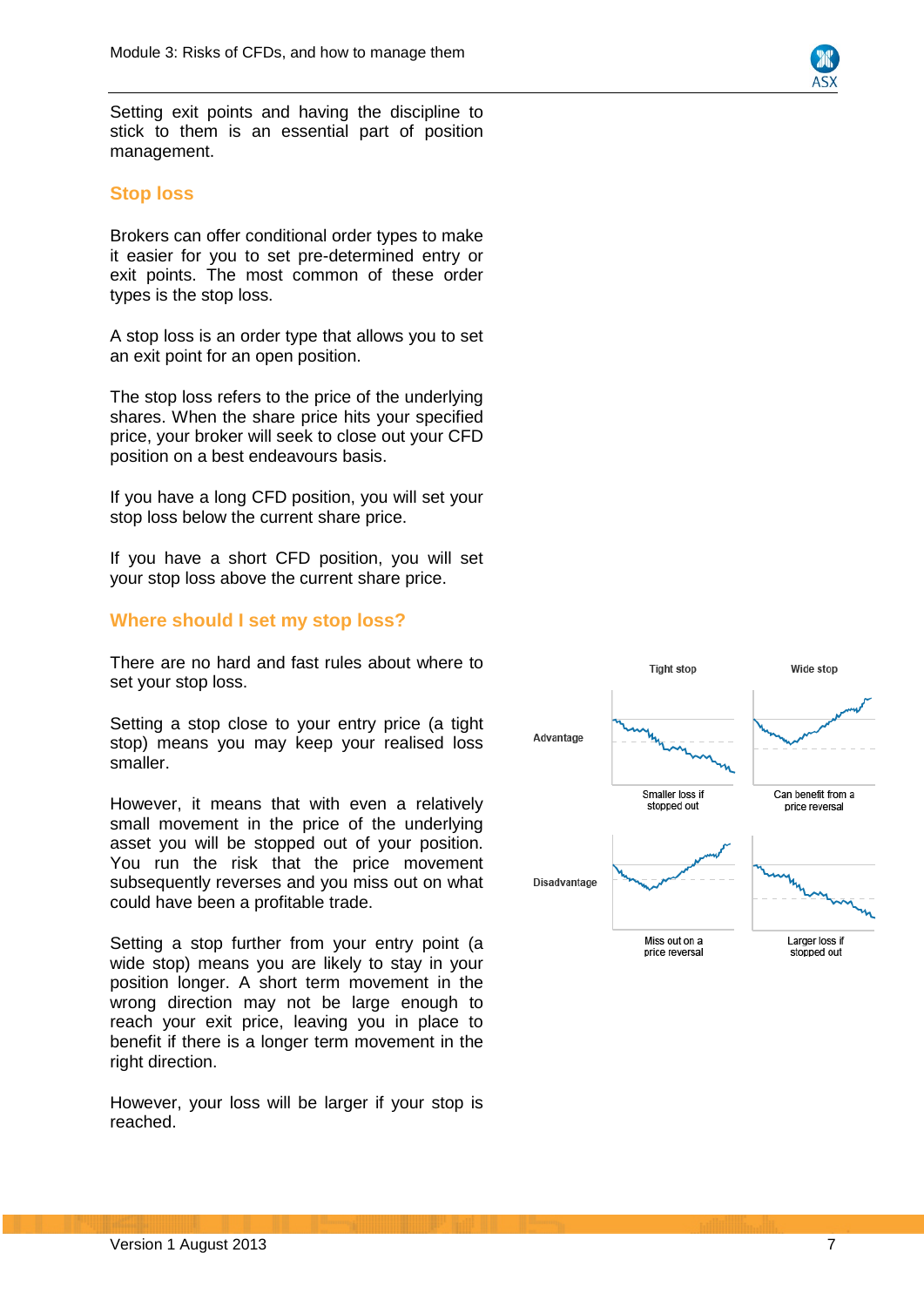#### <span id="page-7-0"></span>**A stop loss order is not guaranteed**

Setting a stop loss order does not guarantee your loss will be limited to a certain amount.

The stock price may go through your stop without the opportunity to close out your position. This is called 'gap risk' - the stock may 'gap' through your stop loss.

For example, following a trading halt while a company announcement is made, trading may restart at a price significantly above or below the price before the announcement. Or a stock's opening price may be significantly above or below the previous day's closing price.

As a result, the loss you incur when you close your position may exceed the loss you would have made had you been able to close the position at your intended exit price.

Although not offered by ASX-listed CFDs, some providers of over-the-counter CFDs offer a 'Guaranteed Stop Loss' (GSL) feature that comes at extra cost.

A GSL removes gap risk, as your position will be closed out at the specified stop loss point, even if the price of the underlying asset has moved through the stop.

However, it is important to understand the limitations and costs of a GSL. For example, while a CFD has no expiry date, a GSL typically has a limited term.

The cost of a GSL can add significantly to the funding costs of a CFD position. The cost varies according to factors including:

- how far from the share price the stop is set
- the volatility of the underlying shares, and
- the term of the GSL.

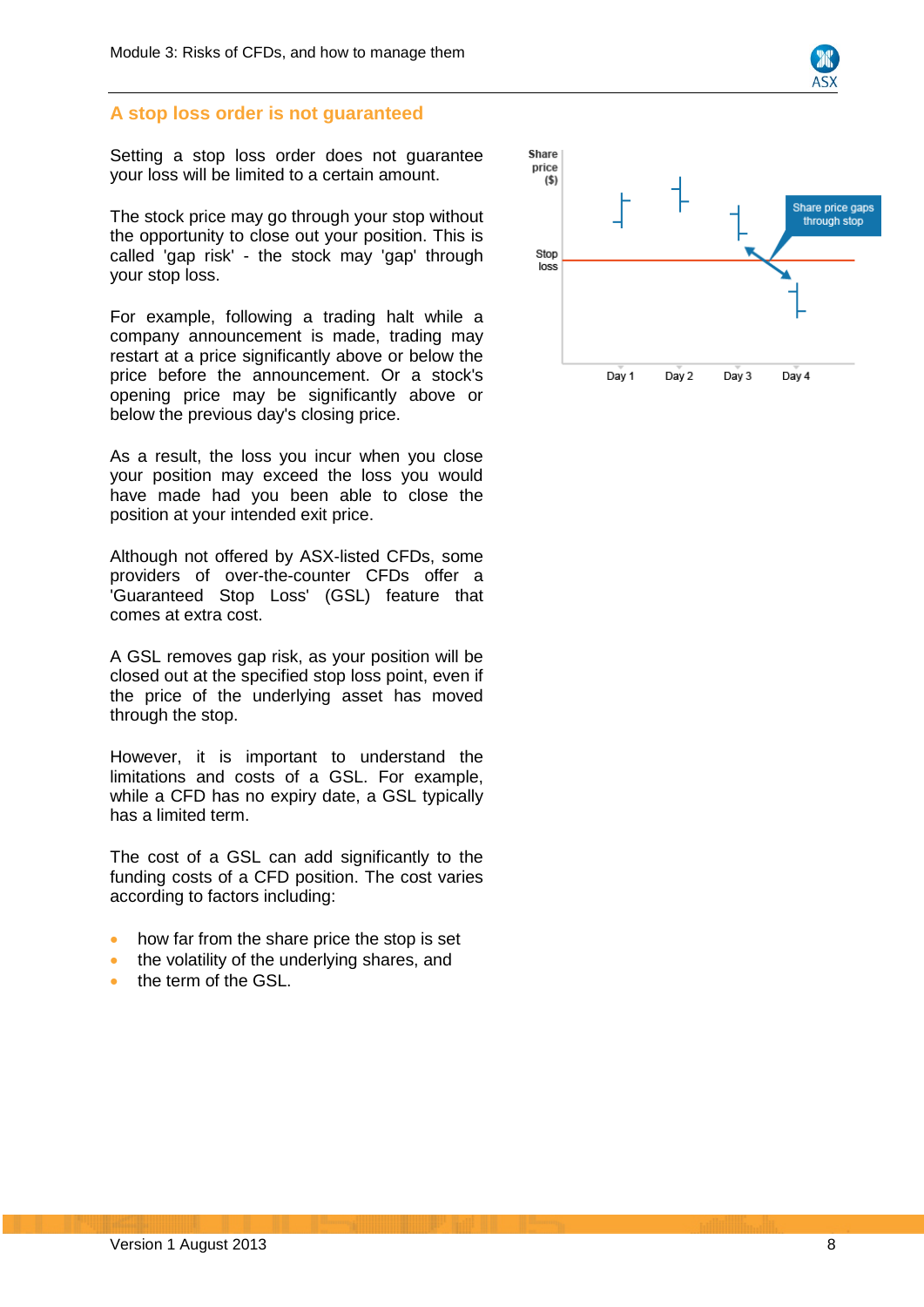# <span id="page-8-0"></span>**Topic 4: Managing your risk (continued)**

# <span id="page-8-1"></span>**Protecting your CFD position with ETOs**

The only way to ensure you will lose no more than a specified amount on an ASX Listed CFD position is to use exchange traded options (ETOs) in conjunction with your CFD position.

The use of ETOs means you can limit your risk to a known amount, but also benefit if the market moves in your favour.

ETOs are relatively complex products, suitable only for experienced investors. Using ETOs in combination with CFDs means you are operating in two different markets, employing two products with very different features. You should have a sound understanding of both markets and products before considering this strategy.

To find out more, please refer to the ASX booklet [ASX Equity CFDs: Protect your position.](http://www.asx.com.au/documents/products/asx_equity_cfds_protecting_your_position.pdf)

#### <span id="page-8-2"></span>**Money management**

So far we have looked at how you manage individual CFD positions.

Also important is the way you allocate your funds to CFD positions. It is important to limit the amount you have at risk.

One approach is to consider your total investment portfolio, including existing investments and cash available for investment purposes, and set:

- a maximum percentage/amount you are prepared to risk on CFDs in total, and
- a maximum percentage/amount you are prepared to risk on any one trade.

For example, you might decide you are comfortable risking 5% of your investment portfolio on CFDs, and place a limit of 1% on any one trade.

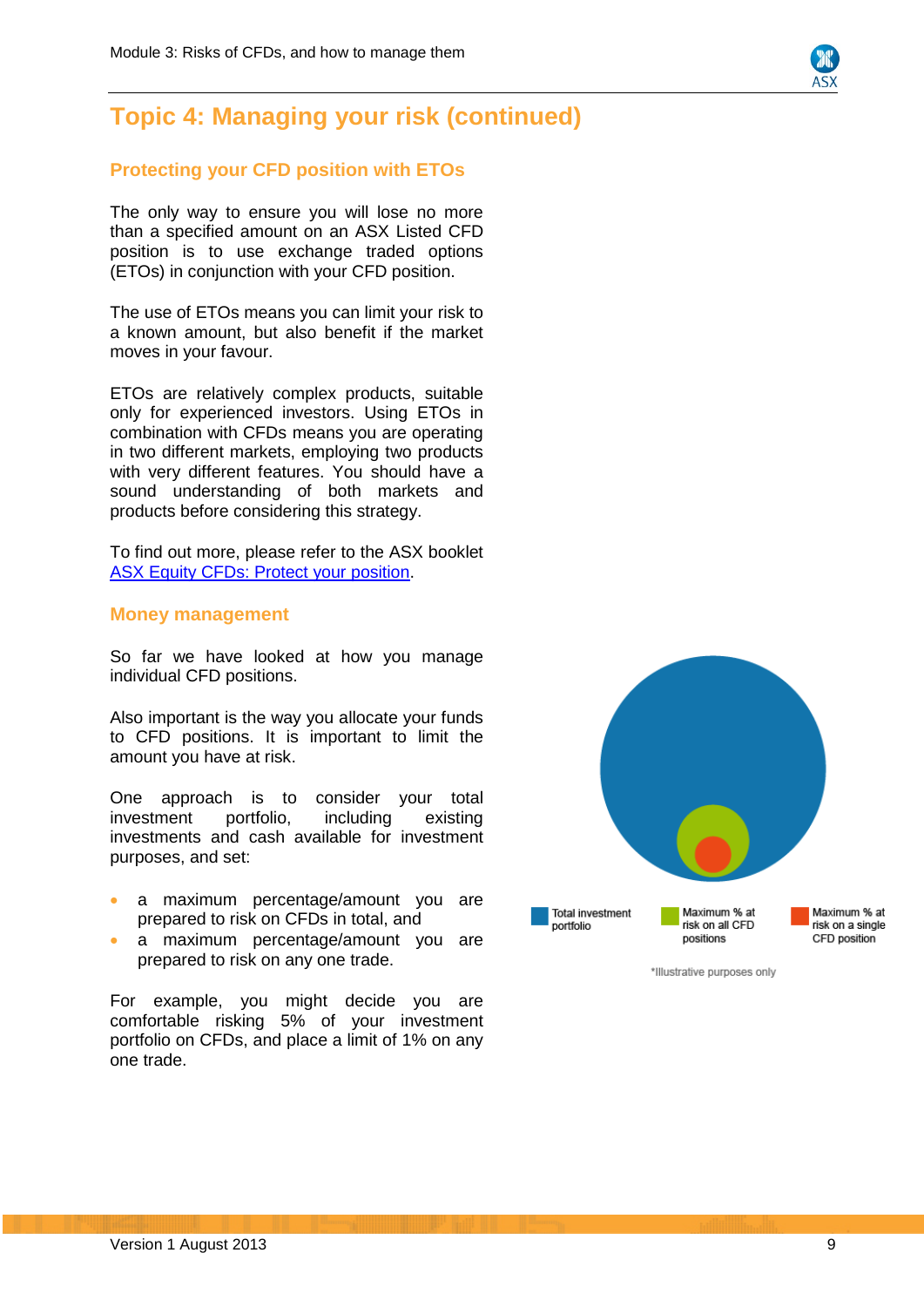

There are no 'right' or 'wrong' limits - it depends on your investing profile and appetite for risk. However, given the high risk of CFDs, for most investors it is advisable to keep your exposure to CFDs low.

# <span id="page-9-0"></span>**What is my 'amount at risk'?**

Determining your 'amount at risk' is not a black and white exercise.

Technically, if you have a long position, your risk is that the share price falls to zero. If your position is worth \$100,000, your amount at risk is \$100,000.

If you have a short position of \$100,000, your risk is unlimited. There is no limit to how high the price of the underlying asset could rise.

A more common approach is to take into account your stop loss. Your amount at risk becomes the amount you are prepared to lose before you take action to close out a position (this is explained by the examples below).

For any given amount at risk, there is a trade-off between where you decide on your exit price and the size of your position:

- the wider your stop loss, the smaller the position you will be able to take
- the tighter your stop loss, the larger the position you will be able to take.

## <span id="page-9-1"></span>**Amount at risk - example**

Assume the following:

- Amount you are prepared to risk on a CFD position: \$5,000
- XYZ CFD price: \$10.00
- CFD position: long

#### *Scenario 1: Exit price at \$8.00*

You decide on an exit price at \$8.00, \$2.00 below the current XYZ price.

The maximum number of CFDs you can purchase is: \$5,000/\$2.00 = 2,500

The same assumptions apply:

| <b>CFD position</b> | <b>Position value</b> | <b>Amount at risk</b> |
|---------------------|-----------------------|-----------------------|
| Long                | \$50,000              | \$50,000              |
| <b>Short</b>        | \$50,000              | Unlimited             |

| <b>CFD position</b> | <b>Stop</b>              | <b>Position size</b> |
|---------------------|--------------------------|----------------------|
| Long                | S<br>Share price<br>Stop | Larger               |
|                     | Share price<br>S<br>Stop | Smaller              |
|                     | S<br>Stop<br>Share price | Larger               |
| <b>Short</b>        | Stop<br>S<br>Share price | Smaller              |

| <b>CFD position</b> | <b>Share price</b> | <b>Stop loss</b><br>(exit price) | <b>Number of</b><br><b>CFDs</b> | <b>Position</b><br>value |
|---------------------|--------------------|----------------------------------|---------------------------------|--------------------------|
| Long                | \$20.00            | \$18.00                          | 5,000                           | \$100,000                |
| <b>Short</b>        | \$10.00            | \$11.00                          | 10,000                          | \$100,000                |

Example: Calculating the number of CFDs to trade, assuming you are prepared to risk \$10,000 on each position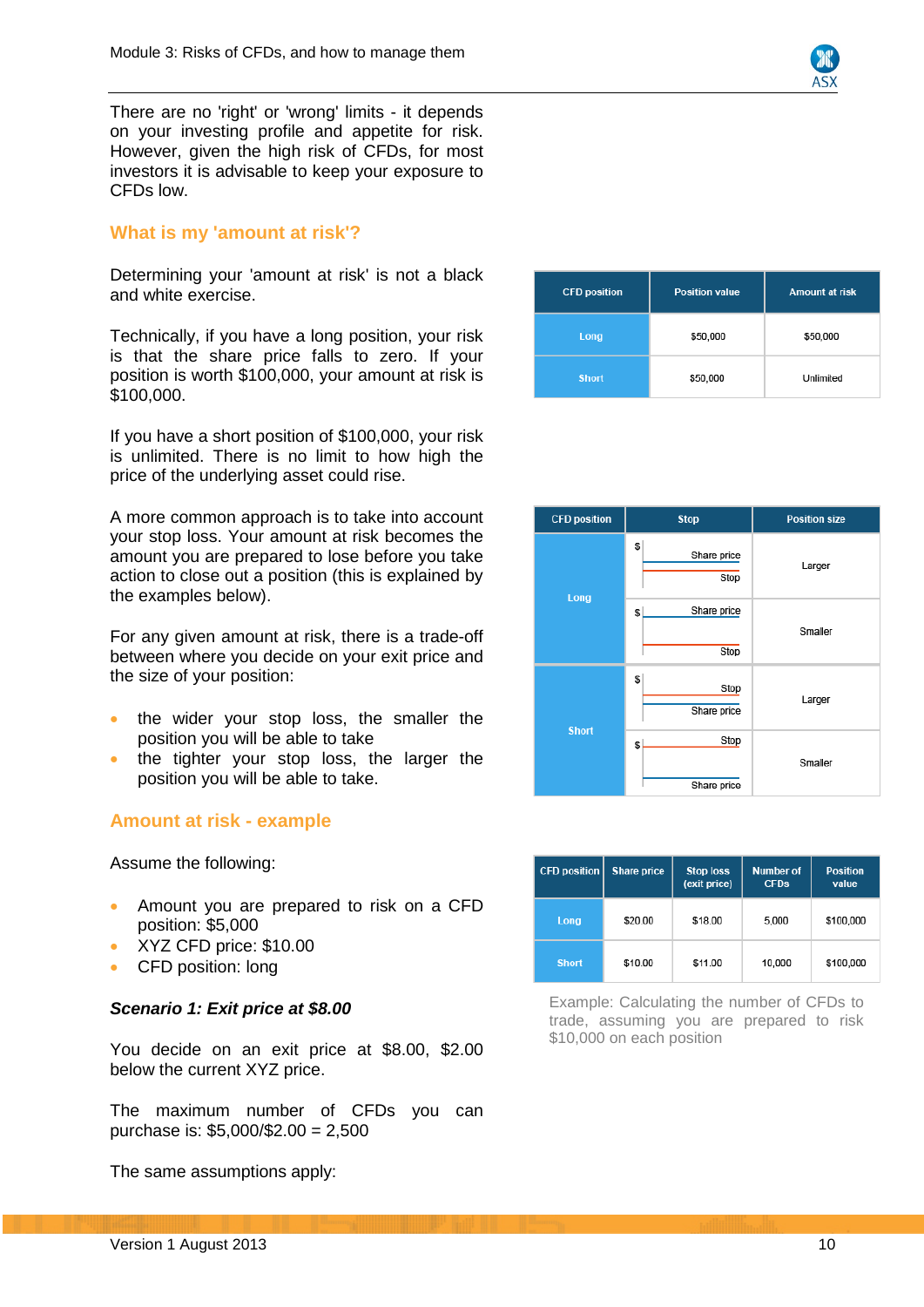

- Amount at risk: \$5,000
- XYZ CFD price: \$10.00
- CFD position: long

### *Scenario 2: Stop loss at \$9.00*

You decide you will sell at \$9.00, \$1.00 below the current XYZ price.

The maximum number of CFDs you can purchase is: \$5,000/\$1.00 = 5,000

The tighter stop loss in this scenario allows you to buy more CFDs than in Scenario 1, where the stop was wider.

In both scenarios it may be wise to keep your position smaller than the maximum, to give you a margin for error in case you are unable to close out your position exactly at your stop loss point.

| <b>CFD position</b> | <b>Share price</b> | <b>Stop loss</b><br>(exit price) | <b>Number of</b><br><b>CFDs</b> | <b>Position</b><br>value |
|---------------------|--------------------|----------------------------------|---------------------------------|--------------------------|
| Long                | \$15.00            | \$13.00                          | 5,000                           | \$75,000                 |
| <b>Short</b>        | \$15.00            | \$17.50                          | 4,000                           | \$60,000                 |

Example: Calculating the number of CFDs to trade, assuming you are prepared to risk \$10,000 on each position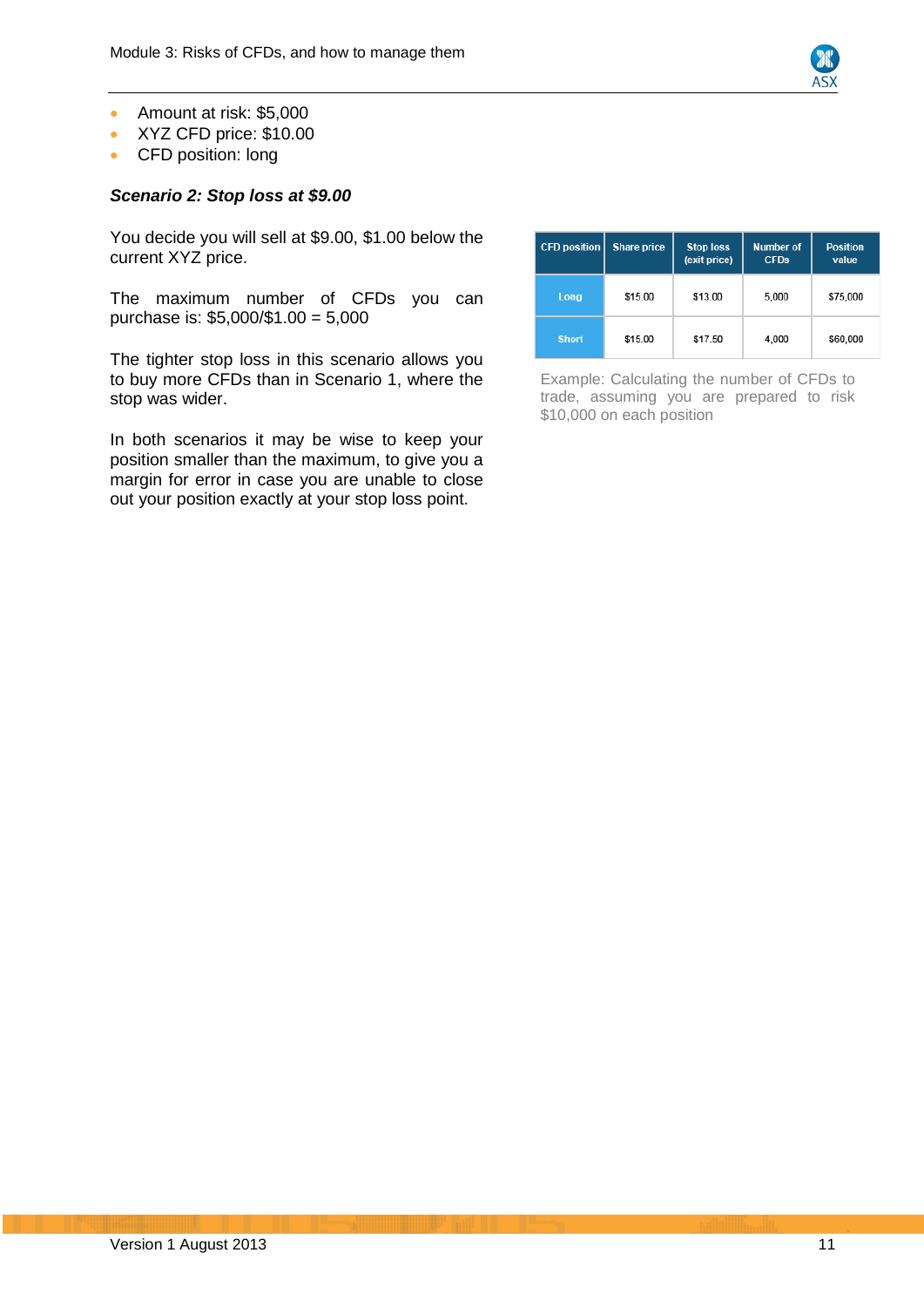

# <span id="page-11-0"></span>**Topic 5: Preparing to trade CFDs**

Trading CFDs calls for some preparation, both logistically and in your mental approach.

CFDs tend to be used as a 'trading' instrument, requiring frequent monitoring and active management of your positions.

If previously you have taken more of an 'investing' perspective, buying shares with the intention of holding for the medium or long term, you may need to adapt your approach.

#### <span id="page-11-1"></span>**On-demand internet access**

You need to be able to check prices whenever you want, and implement your trading decisions quickly.

In practice, this means having reliable access to the internet during trading hours.

If your job, or daily schedule, means you are often unable to access the market, this may inhibit your ability to trade effectively.

## <span id="page-11-2"></span>**Covering margins and cashflows**

You need to ensure you can meet your margin and cashflow obligations.

You will have an account with your broker from which the broker can withdraw money. It is also prudent to have a reserve of funds at call to transfer into that account if required.

If you have insufficient funds to meet your margin and cashflow obligations, your broker will close your position out, and you will be liable for any shortfall.

## <span id="page-11-3"></span>**Mental preparation**

It is important to understand what is required in order to be a trader, and to be confident that you can meet those requirements.

|                               | <b>Trading</b>                   | Investing                         |
|-------------------------------|----------------------------------|-----------------------------------|
| <b>Time frame</b>             | Short term                       | Medium - long term                |
| <b>Position</b><br>management | Positions adjusted<br>frequently | Positions held for<br>longer time |
| <b>Monitoring</b>             | Frequent                         | Less frequent                     |

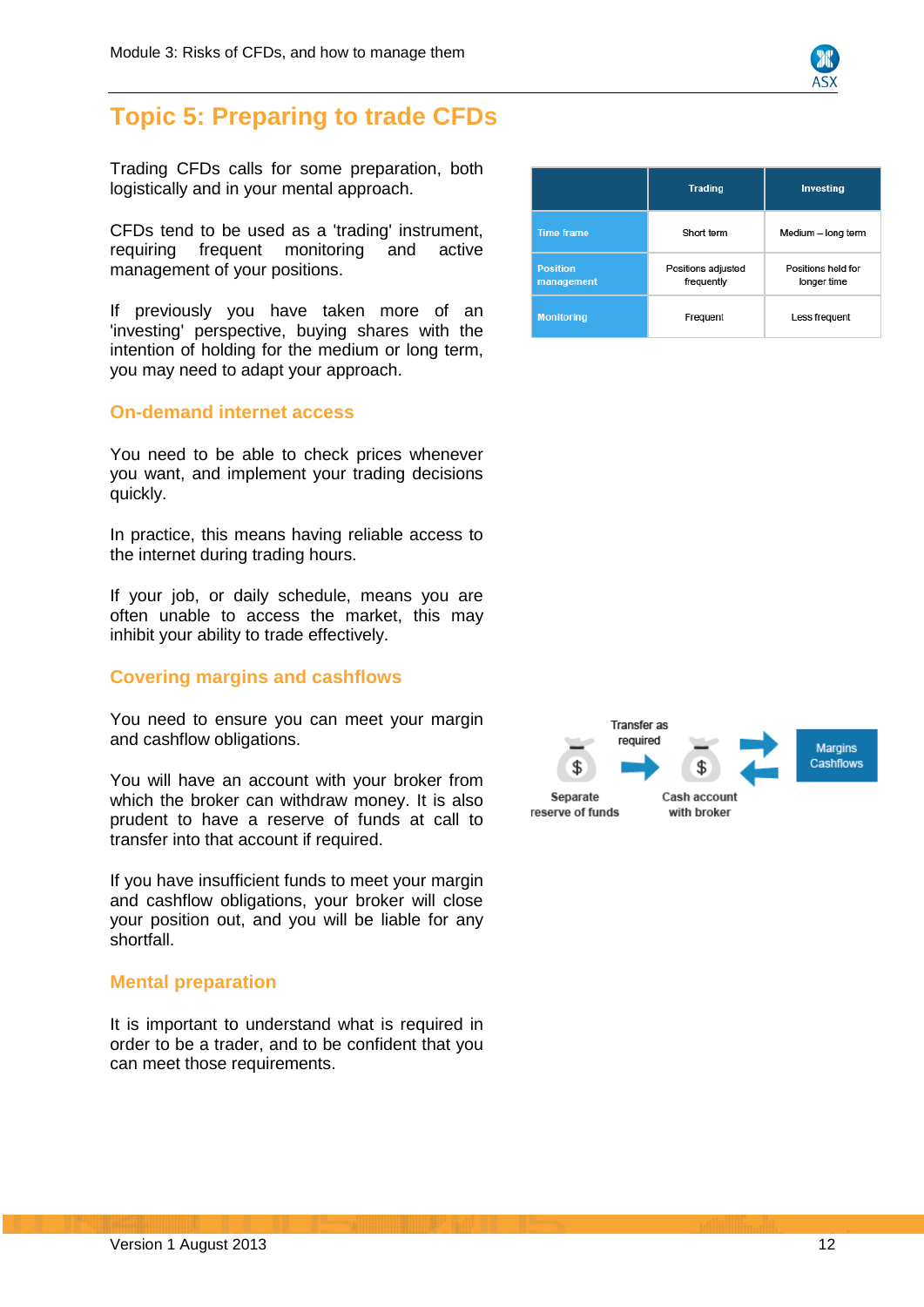

You need to have a thorough understanding of how CFDs work, a sound trading plan that incorporates the risk management principles outlined in this module, and the discipline to stick to your plan.

This kind of preparation will help you to make rational, unemotional decisions.

# <span id="page-12-0"></span>**Paper trading**

A period of practice can be invaluable. 'Paper trading' allows you to simulate the trading process without risking 'real' money.

You make decisions to enter and exit positions, place stop losses, and monitor your trades using real market prices, but keep records of those decisions on paper or electronically, rather than implementing them in the market.

Once you have rigorously tested your trading skills in practice, you can step into the real market and start trading.

Download the table opposite is an example of the records you should keep when you paper trade. Although it may appear complex, don't be put off! For help in calculating margins and daily cashflows, refer to Module 2. We will also work through a case study of a CFD trade step by step in Module 4.

| <b>Trading preparation</b> |  |  |
|----------------------------|--|--|
| Knowledge                  |  |  |
| Sound trading plan         |  |  |
| <b>Discipline</b>          |  |  |